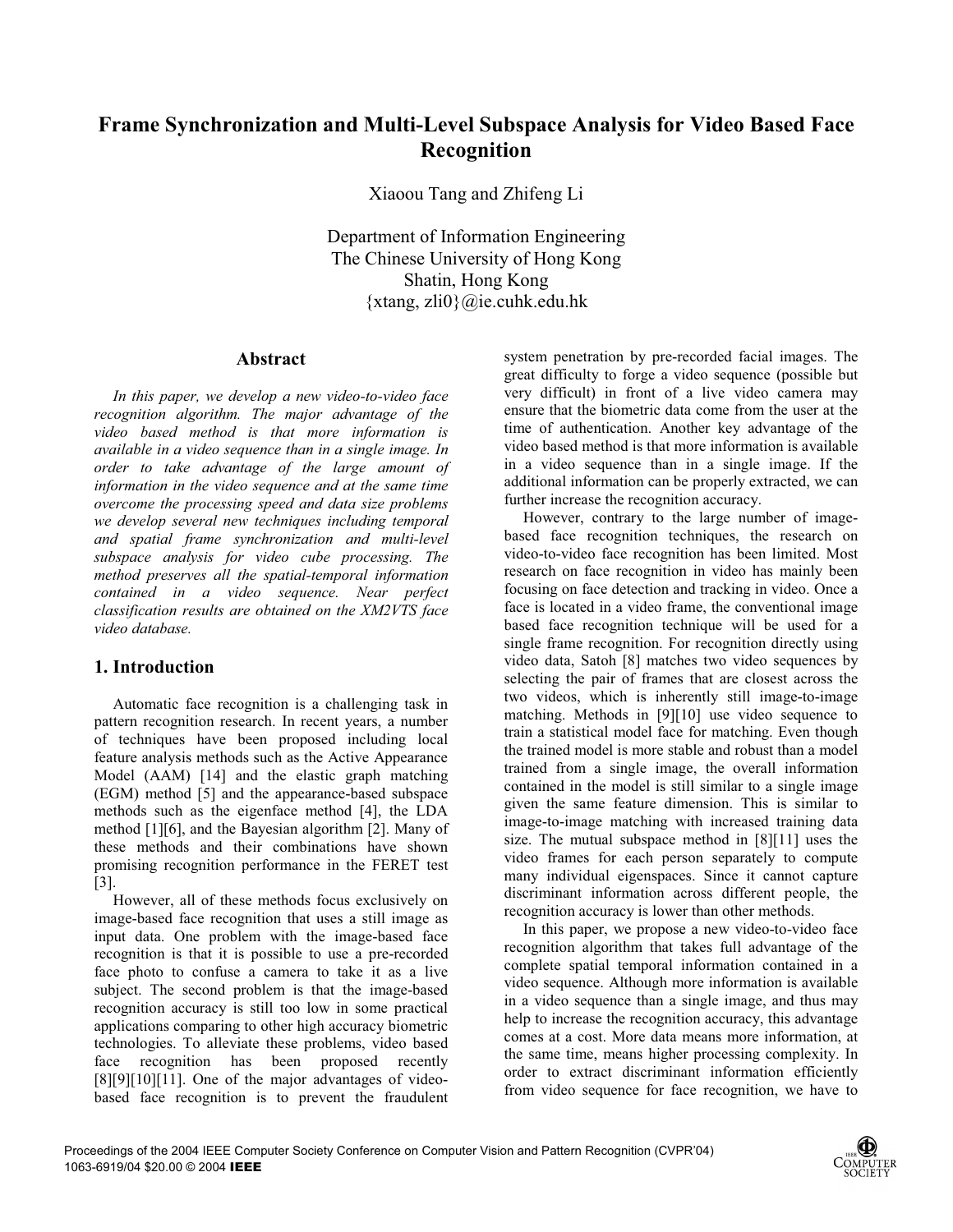overcome several key hurdles of processing speed and large data size.

First we develop a video frame temporal synchronization method. The idea is to align frames of similar images across the two video sequences so that they can be better matched. Given the large amount of data in video, we cannot afford to use a complicated algorithm for this purpose. We propose a very simple and effective algorithm taking advantage of the audio signal in video. We use the waveform of the audio signal to allocate desired frames in each video. After the temporal synchronization, we conduct spatial synchronization by aligning key fiducial points on each image using Gabor wavelet feature [5]. Alignment of the fiducial points is critical for subspace methods to take advantage of the shape correlation across different face images. Finally, for fast matching of the large spatial and temporal synchronized video sequence, we develop a multi-level subspace analysis algorithm. Experiments on the largest standard video face database, the XM2VTS database [7], show near perfect recognition accuracy.

## **2. Video Frame Synchronization**

In video based recognition, for the video to provide more information, individual frames in a video have to be different from each other. Since if all the frames are similar to each other, the information contained in the video sequence will be basically the same as a single image. However, for videos of varying frame contents, a simple matching of the two video sequence frame by frame will not help much, since we may be matching a frame in one video with a frame of different expression in another video. This may even deteriorate the face recognition performance.

The key for the performance improvement is that the images in the sequence has to be in the same order for each individual, so that neutral face matches with neutral face and smile face matches with smile face. Therefore, if we want to use video sequence for face recognition, it is important to synchronize similar video frames in different video sequence. We call this "temporal synchronization" since we will re-order the original temporal video sequence according to different content in each frame. To accomplish this we can use regular image-based expression recognition techniques to match similar expression in different video. However, the computation is too costly for the large amount of video data. The expression recognition accuracy is also not very high. Here we propose a new approach using information in the audio signal in the video.

For example, the video data in the XM2VTS database (the largest publicly available face video

database) contains video sequences for 295 people. For each person, several video sequences of 20 seconds each are taken over four different sessions. In each session, a person is asked to recite two sentences "0, 1, 2, …, 9" and "5, 0, 6, 9, 2, 8, 1, 3, 7, 4" when recording the video sequences. We can use these speech signals to locate frames with distinctive expressions. An example is shown in Fig. 1, where we locate the maximum point of each word and select the corresponding video frames. We can see different expressions when one read different word. Of course more sophisticated speech recognition technique can also be used to improve the result with added computational cost. We found our simple approach already very effective and efficient and is good enough for our recognition purpose. The audioguided method helps us to synchronize video sequence and select a number of distinctive frames for face recognition. In addition, the method can be easily extended to include more speech information. For example, speaker verification based on the user's voice and verbal information verification based on the message content can also be integrated with the video sequence to achieve better performance.

After the temporal synchronization, the next step is to align key fiducial points on each image since when people are talking, their face will move and change. We call this step spatial synchronization. Alignment of the fiducial points is critical for subspace methods to take advantage of the shape correlation across different human faces. We use the Gabor wavelet feature [5] to allocate key fiducial points for the spatial synchronization.

## **3. Multi-level Subspace Analysis**

After the spatial and temporal synchronization, we finally have an aligned 3D face data cube for each person. There are a number of ways that we can conduct the video sequence matching. As discussed earlier, using traditional methods such as nearest image or mutual subspace methods cannot utilize all the discriminant information in the video data. A straightforward approach is to treat the whole data cube as a single large feature vector and conduct regular subspace analysis to extract features. Although this feature level fusion approach utilized all the data in video, there are several problems with this approach. First, the data size will be extremely large. In our experiments, we use 21 images of size 41x27 for each video sequence, thus the feature dimension is 23247. Direct subspace analysis on such a large vector is too costly. Second, a more serious problem is the over fitting problem because of the small sample size versus large feature dimension for discriminant subspace analysis algorithms.

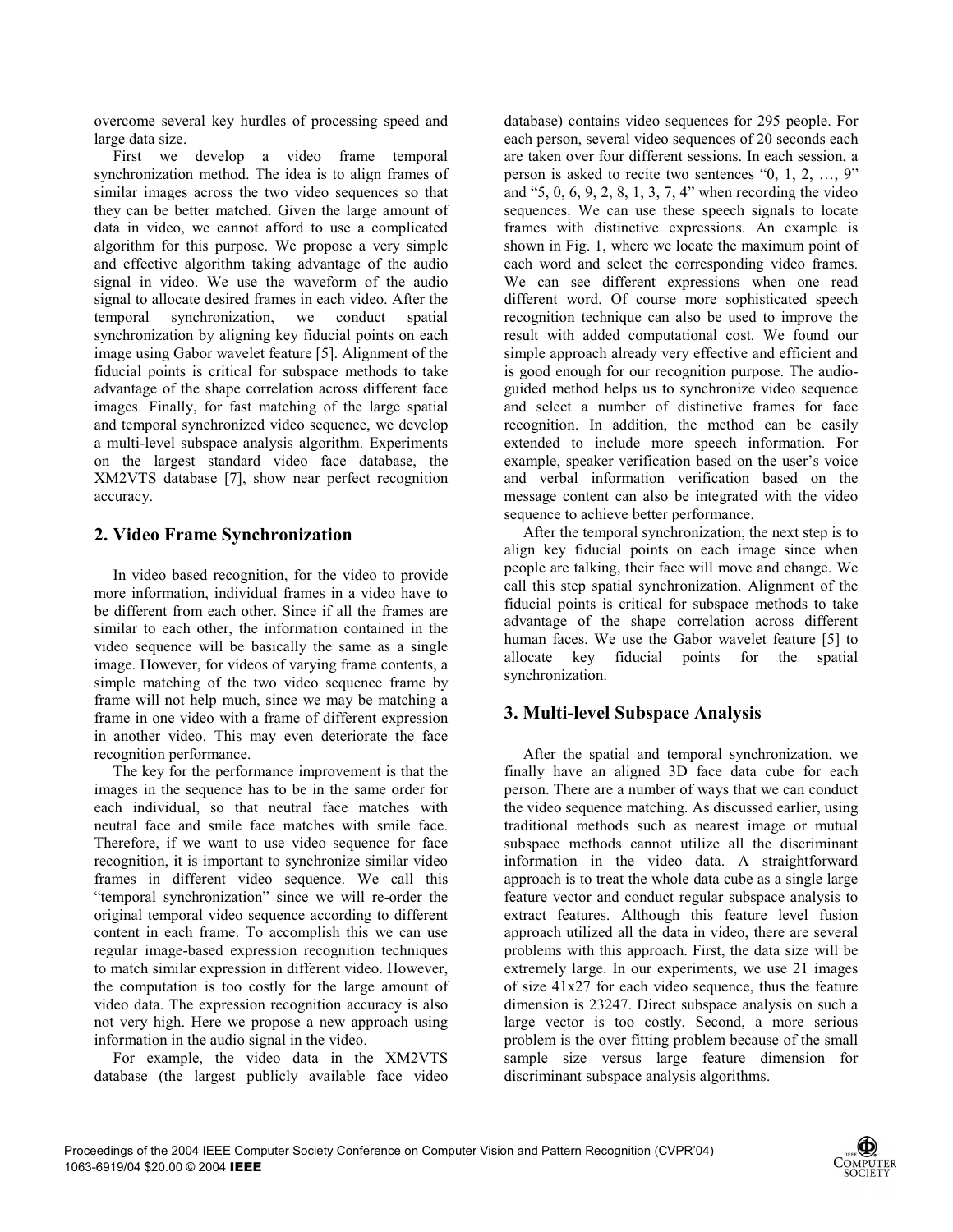

Figure. 1. Example video sequence and corresponding speech signal.

To overcome these problems, we develop a multilevel subspace analysis algorithm. We first break the video cube into slices, with features from each frame as a slice. Then we perform unified subspace analysis [12] on each feature slice. The extracted discriminant features from each slice are then combined to form a new feature vector. We then apply PCA to the new feature vector to remove redundant information among the feature slices to extract the final feature vector. The detail algorithm is as follows.

In the first level subspace analysis, for each feature slice:

- 1. Project each feature slice to its PCA subspace computed from the training set of the slice and adjust the PCA dimension to reduce most noise.
- 2. Compute the intrapersonal subspace using the within-class scatter matrix in the reduced PCA subspace and adjust the dimension of intrapersonal subspace to reduce the intrapersonal variation.
- 3. For the *L* individuals in the gallery, compute their training data class centers. Project all the class centers onto the intrapersonal subspace, and then normalize the projections by intrapersonal eigenvalues to compute the whitened feature vectors.
- 4. Apply PCA on the whitened feature vector centers to compute the final discriminant feature vector.

In the second level of subspace analysis,

- 1. Combine the extracted discriminant feature vectors from each slice into a new feature vector.
- 2. Apply PCA on the new feature vector to remove redundant information in multiple frames. The features with large eigenvalues are selected to form the final feature vector for recognition.

 In the second level subspace analysis we only use PCA instead of unified subspace analysis. This is because the intrapersonal variation has already been reduced in the first level whitening step and discriminant features have been extracted in step 4 of the first level. Repeating them will not add any new information. However, there is a significant amount of overlap information between different slices since the frames are still quite similar with each other even with expression changes. PCA is needed to reduce the redundant information.

 We can show that the multiple level subspace analysis does not loss much information compared to the original subspace analysis. This is similar to the multilevel dominant eigenvector estimation algorithm in [13]. Here we gave a more detailed proof. Since the whitening step removes intra-personal variations which contain only unwanted information, we do not need to consider them when analyzing information lose in the algorithm. So we only need to focus on the two PCA steps. To compute PCA, we first form an n by m sample matrix,

$$
A = \begin{bmatrix} x_1(1) & x_2(1) & \dots & x_m(1) \\ x_1(2) & x_2(2) & \dots & x_m(2) \\ \dots & \dots & \dots & \dots \\ x_1(n) & x_2(n) & \dots & x_m(n) \end{bmatrix},
$$
 (1)

where  $x_i$  is a video cube feature vector, n is the vector length, and m is the number of training samples. By breaking the long feature vector into  $g = n/k$  groups of small feature slices of length k,

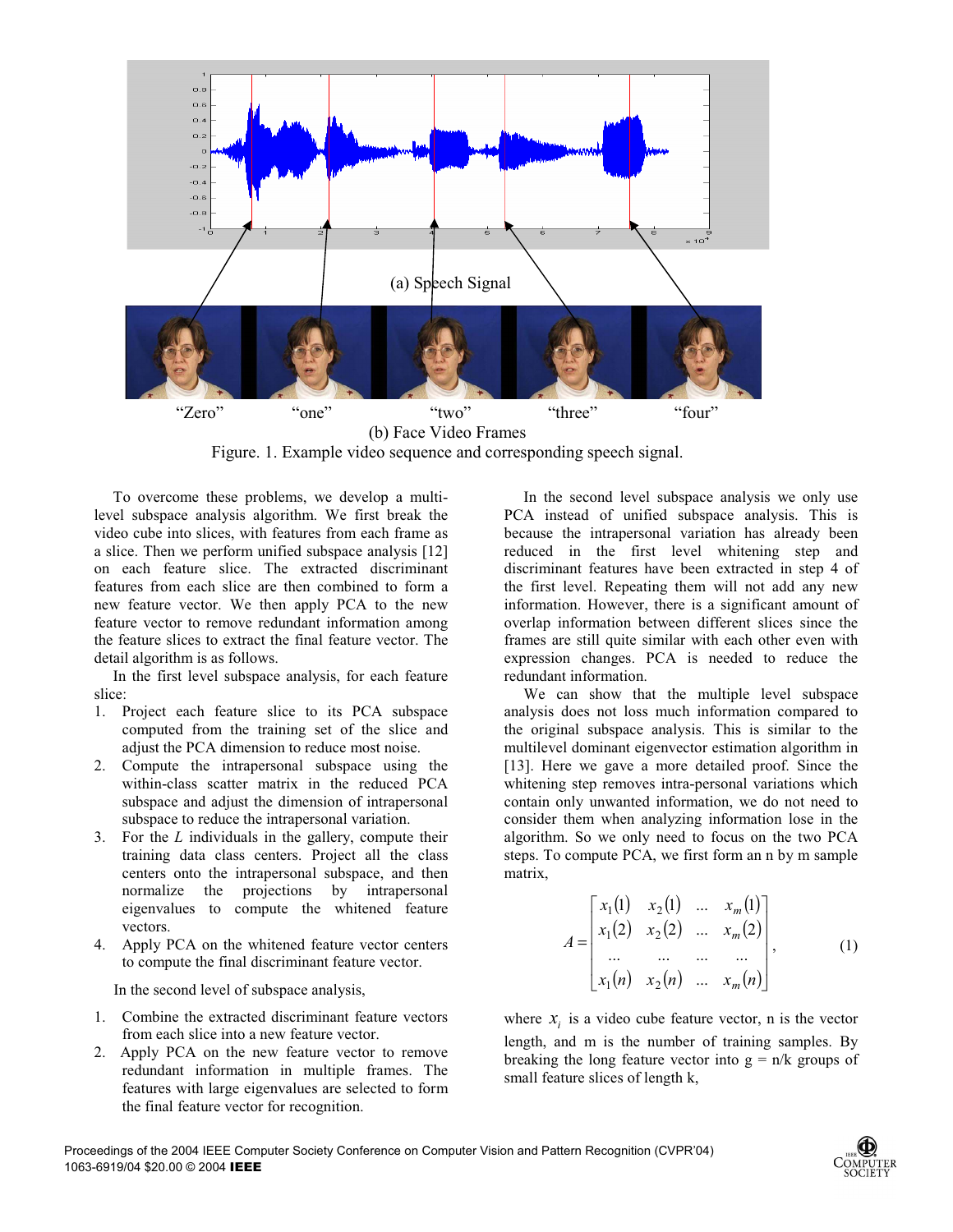$$
A = \begin{bmatrix} B_1 \begin{bmatrix} x_1(1) & x_2(1) & \cdots & x_m(1) \\ \vdots & \vdots & \ddots & \vdots \\ x_1(k) & x_2(k) & \cdots & x_m(k) \end{bmatrix} \\ B_2 \begin{bmatrix} x_1(k+1) & x_2(k+1) & \cdots & x_m(k+1) \\ \vdots & \vdots & \ddots & \vdots \\ x_1(2k) & x_2(2k) & \cdots & x_m(2k) \end{bmatrix} \\ \vdots \\ B_g \begin{bmatrix} x_1((g-1)k+1) & x_2((g-1)k+1) & \cdots & x_m((g-1)k+1) \\ \vdots & \vdots & \ddots & \vdots \\ x_1(n) & x_2(n) & \cdots & x_m(n) \end{bmatrix} \end{bmatrix}
$$

we can perform PCA on each of the g group short feature vector set  $B_i$ . Then a new feature vector is formed by the first few selected eigenfeatures of each group. The final eigenvectors are computed by applying PCA to this new feature vector. To prove that the eigenvalues computed this way are a close approximation of the standard one step PCA, we study the two-group case here. The feature vector matrix and its covariance matrix are

$$
A = \begin{bmatrix} B_1 \\ B_2 \end{bmatrix},\tag{3}
$$

$$
W = AA^T = \begin{bmatrix} B_1 B_1^T & B_1 B_2^T \\ B_2 B_1^T & B_2 B_2^T \end{bmatrix} = \begin{bmatrix} W_1 & W_{12} \\ W_{21} & W_2 \end{bmatrix}.
$$
 (4)

Let the eigenvector matrices of the covariance matrices  $W_1$  and  $W_2$  be  $T_1$  and  $T_2$  respectively, then

$$
T_1^T W_1 T_1 = \Lambda_1, \qquad (5)
$$

$$
T_2^T W_2 T_2 = \Lambda_2, \qquad (6)
$$

Where  $\Lambda_1$  and  $\Lambda_2$  are the diagonal eigenvalue matrices. The effective rotation matrix for the first-step group PCA is

$$
T = \begin{bmatrix} T_1 & 0 \\ 0 & T_2 \end{bmatrix} . \tag{7}
$$

T is also an orthogonal matrix, since

$$
T^T T = \begin{bmatrix} T_1^T T_1 & 0 \\ 0 & T_2^T T_2 \end{bmatrix} = I .
$$
 (8)

So, after the first-step group PCA, the covariance matrix of the rotated feature vector,

$$
W_r = T^T W T = \begin{bmatrix} \Lambda_1 & T_1^T W_{12} T_2 \\ T_2^T W_{21} T_1 & \Lambda_2 \end{bmatrix} = \begin{bmatrix} \begin{bmatrix} \Lambda_{1b} & 0 \\ 0 & \Lambda_{1s} \end{bmatrix} & \begin{bmatrix} C_{bb} & C_{bs} \\ C_{sb} & C_{ss} \end{bmatrix}^T \\ \begin{bmatrix} C_{bb} & C_{bs} \\ C_{sb} & C_{ss} \end{bmatrix} & \begin{bmatrix} \Lambda_{2b} & 0 \\ 0 & \Lambda_{2s} \end{bmatrix} \end{bmatrix}
$$
  
(9)

is a similar matrix of the original feature vector covariance matrix  $W$ , because of the orthogonality of the rotation matrix  $T$ . Since similar matrices have the same eigenvalues, we can use the right most term of Eq. (9) to discuss the impact on  $W$  by keeping only the first few dominant eigenvalues in each group. In Eq. (9),  $\Lambda_{nb}$  and  $\Lambda_{ns}$  represent the larger dominant eigenvalue section and the smaller negligible eigenvalue section of the eigenvalue matrix  $\Lambda_n$  respectively, for  $n=1$  or 2.  $C_{xx}$ , where  $x = b$  or *s*, represents the crosscovariance matrix of the two groups of rotated features. By keeping only the dominant eigenvalues in the second level PCA, the new feature vector covariance matrix becomes

$$
W_d = \begin{bmatrix} \Lambda_{1b} & C_{bb}^T \\ C_{bb} & \Lambda_{2b} \end{bmatrix} .
$$
 (10)

The terms removed from  $W_r$  are  $\Lambda_{1s}$ ,  $\Lambda_{2s}$ ,  $C_{ss}$ ,  $C_{bs}$ , and  $C_{sb}$ . Since most energy is contained in the dominant eigenvalues, the loss of information due to  $\Lambda_{1s}$  and  $\Lambda_{2s}$  should be very small. The energy contained in the cross-covariance matrix of the two small energy feature vectors,  $C_{ss}$ , should therefore be even smaller.

We can also show that  $C_{bs}$  and  $C_{sb}$  cannot be large either. If the two group features  $B_1$  and  $B_2$  are fairly uncorrelated with each other, then all the crosscovariance  $C_{xx}$  matrices in Eq. (9) will be very small. On the other hand, if the two group features are strongly correlated with each other, the dominant eigenfeatures of the two groups will be very similar. Therefore the cross-covariance matrix  $C_{bs}$  of group-two large features with group-one small features will be similar to the cross-covariance matrix of the group-one large features with group-one small features, which is zero due to the decorrelation property of PCA.

When the two group features  $B_1$  and  $B_2$  partially correlated, the correlated part should be mostly signal, since noise parts of the variable  $B_1$  and  $B_2$  rarely correlate with each other. The basic property of PCA is to preserve all signal energy in the first few large

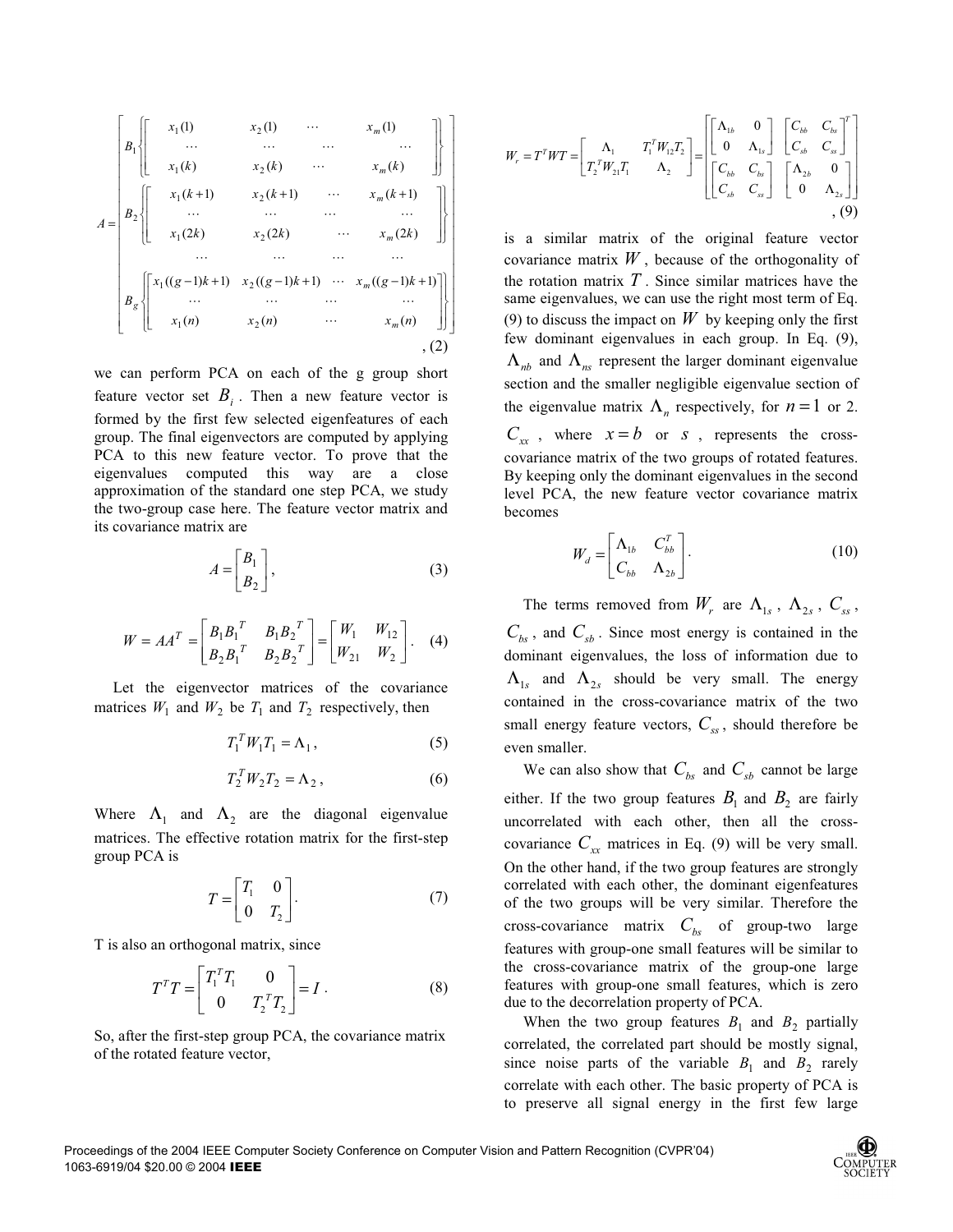eigenvalues. Therefore, most signal energy in  $B_2$ , and especially most of the  $B_2$  signal energy that is correlated with  $B_1$ , will be preserved in the large eigenvalue section of  $B_2$  covariance matrix. The energy that is discarded in the small eigenvalue section of  $B_2$ will contain little if any energy that is correlated with  $B_1$ . Therefore,  $C_{bs}$  and  $C_{sb}$  should be very small, and we will not lose much information by removing them from the covariance matrix  $W_r$ .

Now that we have shown that the covariance matrix  $W_d$  is a close approximation of  $W_r$ , and  $W_r$  is a similar matrix of  $W$ , we can say that the eigenvalues from  $W_d$  of the multi-level subspace method, are indeed a close approximation of the eigenvalues computed from *W* of the standard PCA method.

### **4. Experiments**

In this section, we conduct experiments on the XM2VTS face video database [7]. We select 294\*4 video sequences of 294 distinct persons from the four different sessions. For the training data, we select the 294\*3 video sequences of the first three sessions. The gallery set is composed of the 294 video sequences of the first session. The probe set is composed of the 294 video sequences of the fourth session. The persons in the video are asked to read two sequence of numbers, "0 1 2 3 4 5 6 7 8 9" and "5 0 6 9 2 8 1 3 7 4".

 From each video, 21 frames are selected by means of two strategies respectively: Audio-Video Temporal Synchronization and random selection without the audio information. So there are two different sets of face image sequences labeled as A-V Synchronization data and A-V non-synchronization data respectively. For the A-V synchronization data, each frame corresponds to the waveform peak of a digit. An additional frame is located at the midpoint of the end of the first sentence and the start of the second sentence.

We first look at the recognition results of appearance based methods using image gray scale values directly as features. The results for both still image and video sequence are summarized in Table 1. The still image is either selected from the first frame of the video sequence (A-V Synchronization case), or is selected randomly from the video sequence (A-V Non-Synchronization case). We can see that the performance of using still image directly by Euclidean distance classification is very poor (61%). This baseline result actually reflects the difficulty of the database. As we know that for face recognition experiments, if the probe image and the gallery image are from different sessions, the result is usually poor. This is the case for our experiments. Significant improvement is achieved by video data using the same Euclidean distance (78.3%). The recognition rate further jumps to 98% after we apply the multi-level subspace analysis algorithm. This clearly demonstrates that there are indeed a significant amount of information contained in the video sequence.

Next we compare the temporal synchronization and non-synchronization results in the two columns of Table 1. We again see a clear improvement of recognition accuracy by the A-V temporal synchronization approach for all the classification methods. Notice that although the improvement for the video classification using subspace analysis is only 1.7%, it reflects over 45% reduction of the recognition error rate, thus is more impressive than the other results.

|                |                       | A-V temporal<br>Synchronization<br>$(\%)$ | Non-<br>Synchronization<br>(%) |
|----------------|-----------------------|-------------------------------------------|--------------------------------|
| Still<br>Image | Euclidean<br>Distance | 61.0                                      | 53.9                           |
|                | Subspace<br>Analysis  | 85.8                                      | 80.3                           |
| Video          | Euclidean<br>Distance | 78.3                                      | 74.9                           |
|                | Subspace<br>Analysis  | 98.0                                      | 96.3                           |

Table 1. Comparison of recognition results on the gray level appearance features.

Now we look at the results on spatially synchronized local wavelet features, summarized in Table 2. As expected, all results are further improved. The comparison among different methods further confirms our observation in Table 1. Notice the final recognition accuracy of the experiment using all the three algorithms, temporal synchronization, spatial synchronization, and multi-level subspace analysis, is 99%. This is a very high accuracy considering that this is a cross session recognition. Finally, we compare our video recognition method with existing video based face recognition methods, the nearest frame method [8] and the mutual subspace method [8][11], in Table 3. Notice that the results for existing methods in Table 3 are computed from the A-V temporal synchronized video sequence, and our subspace analysis method is also applied to the nearest frame method. So they are already better than the original methods. We can still clearly see the significant improvement of our algorithms with only 5% to 10% of their error rates.

## **5. Conclusion**

 In this paper, we have developed an effective videobased face recognition algorithm. The algorithm takes full advantage of all the spatial-temporal information in